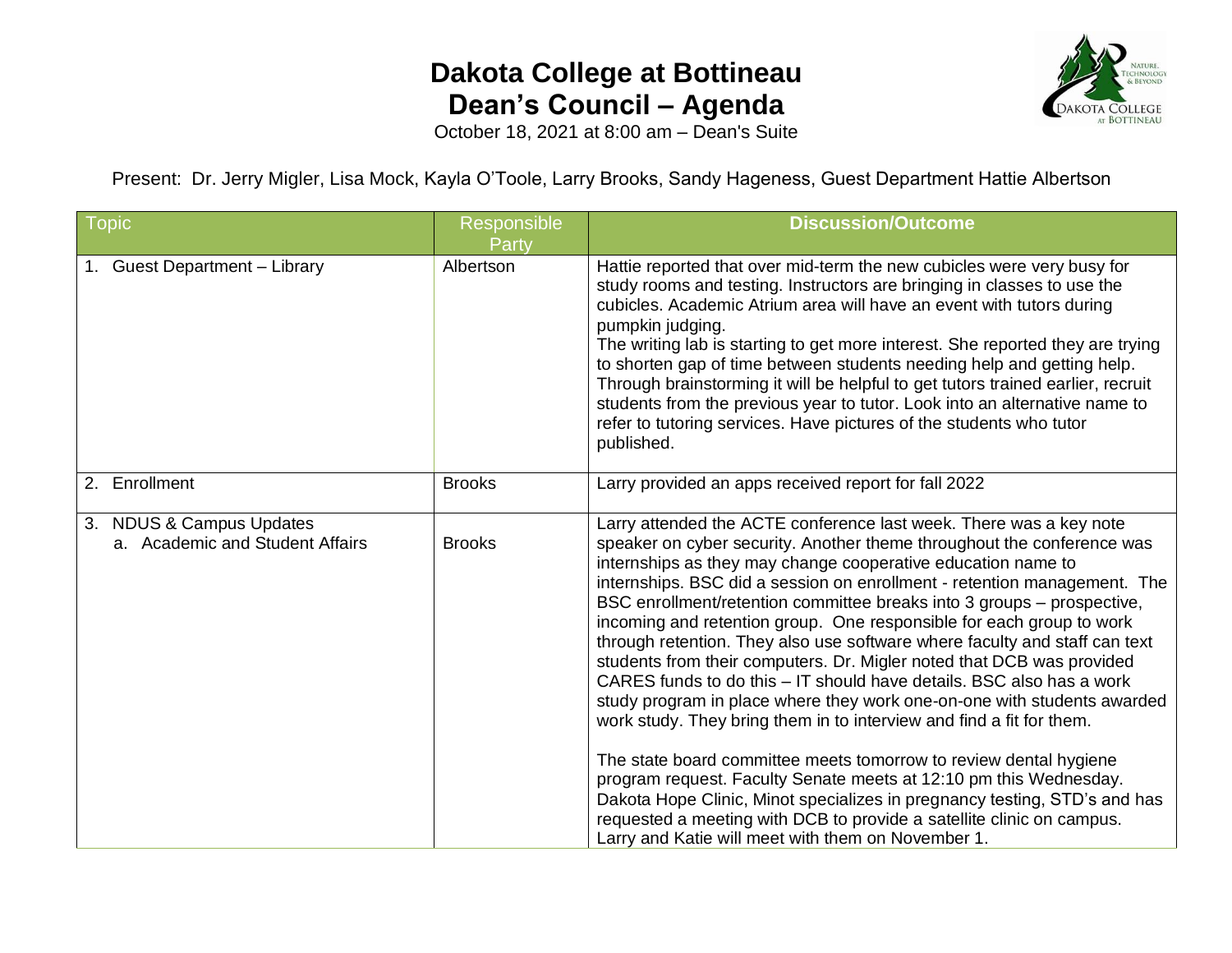## **Dakota College at Bottineau Dean's Council – Agenda**



|    |                                                                            |             | <b>BOTTINEAU</b>                                                                                                                                                                                                                                                                                                                                                                                                                                                                                                                                                  |
|----|----------------------------------------------------------------------------|-------------|-------------------------------------------------------------------------------------------------------------------------------------------------------------------------------------------------------------------------------------------------------------------------------------------------------------------------------------------------------------------------------------------------------------------------------------------------------------------------------------------------------------------------------------------------------------------|
|    | b. Administrative Affairs / Business<br>Affairs                            | <b>Mock</b> | Lisa shared there are funds available for the instructional design category<br>to be used by the end of December. It was noted that maybe some<br>furniture can go under this fund.<br>The sales tax report is due the end of the month.<br>There are three architect interviews scheduled for Old Main project.                                                                                                                                                                                                                                                  |
|    | c. Distance Education Council/Distance<br>Ed and Academic Support Services | O'Toole     | Kayla reported that spring registration opens today. Kelsey has been<br>working on community ed class schedule. In November there will be one<br>gathering event for wreath making with the others to remain virtual.<br>Planning for one gathering event in December as well.                                                                                                                                                                                                                                                                                    |
|    |                                                                            |             | Second 8-week classes start today. Schedules posted for online, DC<br>yesterday.<br>The connection event held in ACE last week went over very well.                                                                                                                                                                                                                                                                                                                                                                                                               |
|    | d. Public Affairs Council                                                  | Hageness    | CAM promo continues. In process of reviewing video footage for creative.<br>A social media account request has been received from softball. Looking at<br>adding Minot and Valley City campus to the online virtual tour/map on the<br>website.                                                                                                                                                                                                                                                                                                                   |
|    | e. Athletics                                                               | Migler      | Casey-MayHuff has been hired as interim coach softball and will be on<br>campus Monday, 10-25. Working from home this week - will be occupying<br>the guest room in Gross Hall. Working part time this fall, full time this spring<br>coaching and teaching speech. Dr. Migler will be out of the office this<br>Friday.<br>Vaccination confidence monies for promo materials, etc. to expand<br>vaccination confidence throughout the campuses - SNO is interested in                                                                                            |
| f. | Chancellor's Cabinet / Dean's<br>Update                                    |             | assisting with the initiative.<br>Dr. Migler attended Legislative Session in Bismarck to present the ARPA<br>request. The request is for dorm infrastructure at \$2.9 million. If it is<br>approved this would renovate restrooms in Mead and Gross and all HVAC<br>in the three residence halls.<br>There were heating issues in the dorms between Milligan and dining center<br>due to the new steam-line connection. Also, NSC steam line is being<br>replaced, and is behind schedule, so heat is not connected, anticipated to<br>be finished by November 1. |